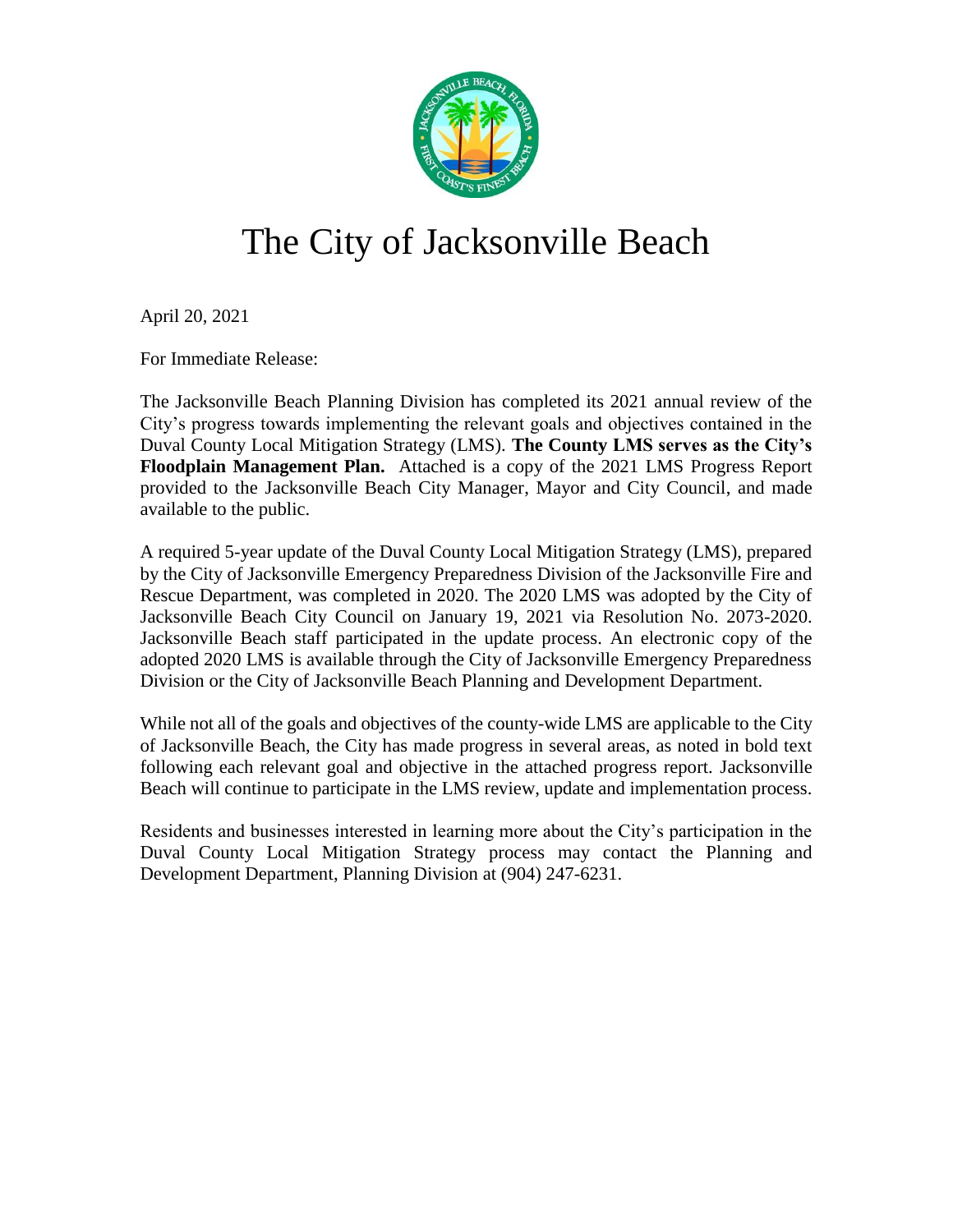# **Duval County LMS Progress Report – 2021**

Duval County Local Mitigation Strategy (LMS) City of Jacksonville Beach Projects & Other Objective-Related Actions

The following is a complete list of the adopted Goals and Objectives of the Duval County LMS. Following various relevant objectives, **in bold**, is any information related to projects and efforts by the City of Jacksonville Beach during this reporting period towards implementation. The county-wide LMS was updated in 2020 by the Duval County/City of Jacksonville Emergency Preparedness Division (EPD) of the Jacksonville Fire and Rescue Department (JFRD). The updated LMS was unanimously adopted by the City of Jacksonville Beach City Council on January 19, 2021 via Resolution No. 2073-2020.

City staff attended in person and virtual meetings of the Duval County LMS Advisory Committee (*Duval Prepares*) to participate in the 5-year update. The primary purpose of these meetings was to discuss the update of the 2015 LMS to the 2020 LMS and to report progress. Meetings included discussions on updating LMS goals and objectives, hazards analysis and risk assessment, and projects. Due to COVID, regular in person meetings were cancelled, however city staff had an opportunity to review the updated LMS and provide comments back to the EPD staff.

The LMS is reviewed a minimum of every five years, and review and maintenance is implemented by the Working Group with assistance from the City of Jacksonville's Emergency Preparedness Division. Monitoring of the LMS is the responsibility of the EPD on behalf of the Working Group and the LMS Advisory Committee. Implementation of the LMS is a multi-faceted initiative among local government, business, industry and residents.

A copy of the adopted 2020 LMS document is available for review electronically through the Jacksonville Beach Planning and Development Department website at [www.jacksonvillebeach.org,](http://www.jacksonvillebeach.org/) or the City of Jacksonville Fire and Rescue Department, Emergency Preparedness Division at 515 N. Julia Street, Jacksonville, FL. A copy of the adopted LMS is available for download at <https://www.jaxready.com/> under the mitigation section.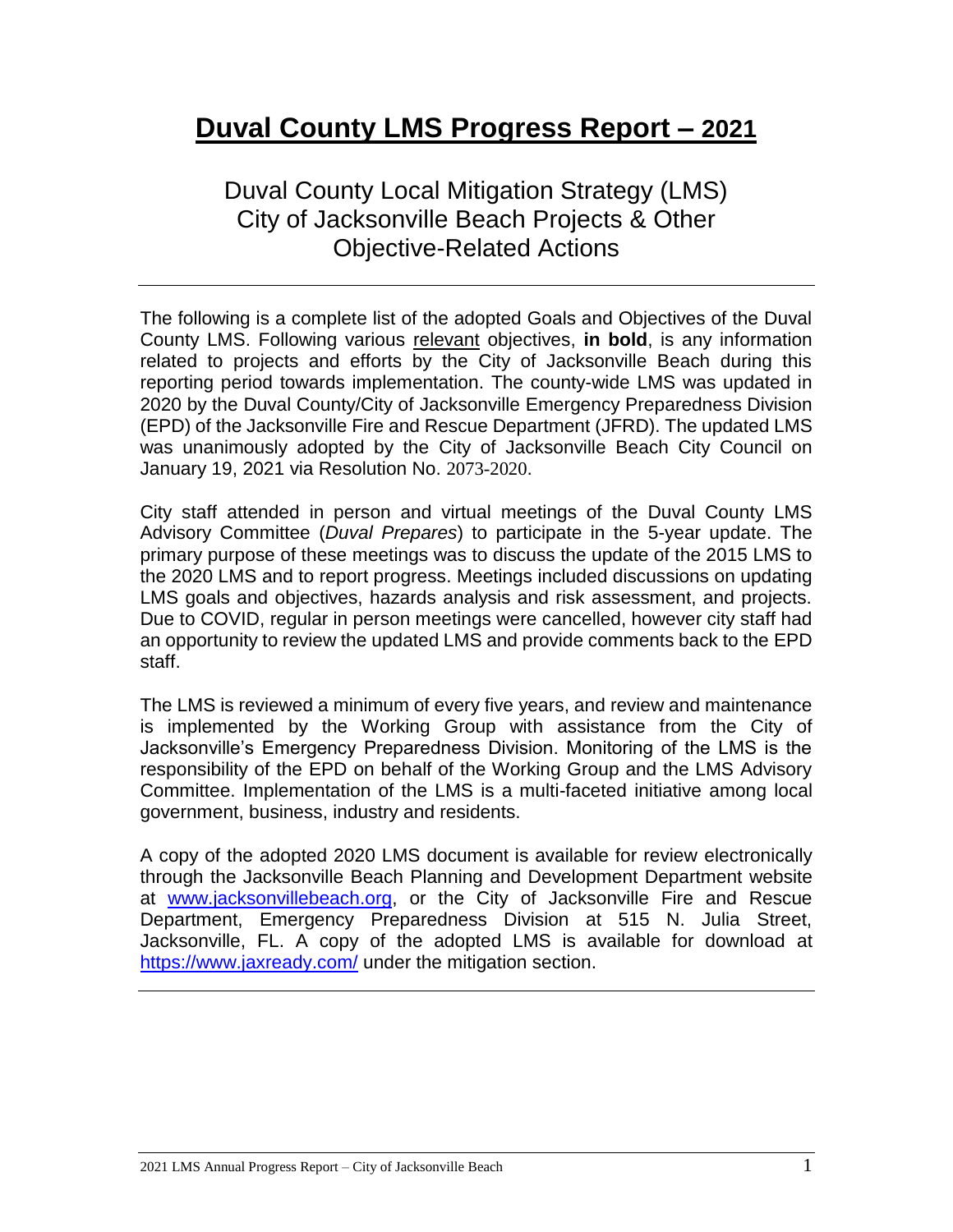*Note: In accordance with Article 1, Section 1.102 of the Charter of the City of Jacksonville,*  any reference made to the Consolidated City of Jacksonville and Duval County shall *include the Cities of Jacksonville Beach, Atlantic Beach, Neptune Beach, and the Town of Baldwin, and collectively called the City of Jacksonville.* 

# **LMS Goals & Objectives**

**GOAL 1:** Minimize future losses from disasters by reducing the risk to people and property.

# **Objective 1.1**

Protection of populations and properties in the City of Jacksonville susceptible to economic or physical loss from natural and man-made disasters shall be consistent with the standards established in the Local Mitigation Strategy and other planning documents.

**City of Jacksonville Beach 2030 Comprehensive Plan is consistent with the County Local Mitigation Strategy. The City of Jacksonville Beach Land Development Code is consistent with the 2030 Comprehensive Plan. The City of Jacksonville Beach recently updated the Coastal Management Element of the adopted Comprehensive Plan to comply with Florida's "Peril of Flood" requirements of the Florida Statutes. The amendments were adopted in May of 2020 via Ordinance 2020-8144.**

# **Objective 1.2**

Encourage higher standards of maintenance to existing drainage systems and retention ponds, and monitor cumulative development impacts with a macroscopic view.

**The City continues its systematic street sweeping program in an effort to reduce the amount of wind-blown beach sand and debris entering the City's stormwater facilities**. **All major drainage facilities are also inspected and maintained on a regular basis, with an emphasis on the months preceding the beginning of hurricane season each year, (on-going). The City is also currently implementing a multi-year project to upgrade and improve drainage in south Jacksonville Beach, (on-going). Additionally, the Florida Department of Transportation is implementing a multi-year drainage project for portions of State Road A1A which will enhance the City's stormwater infrastructure.**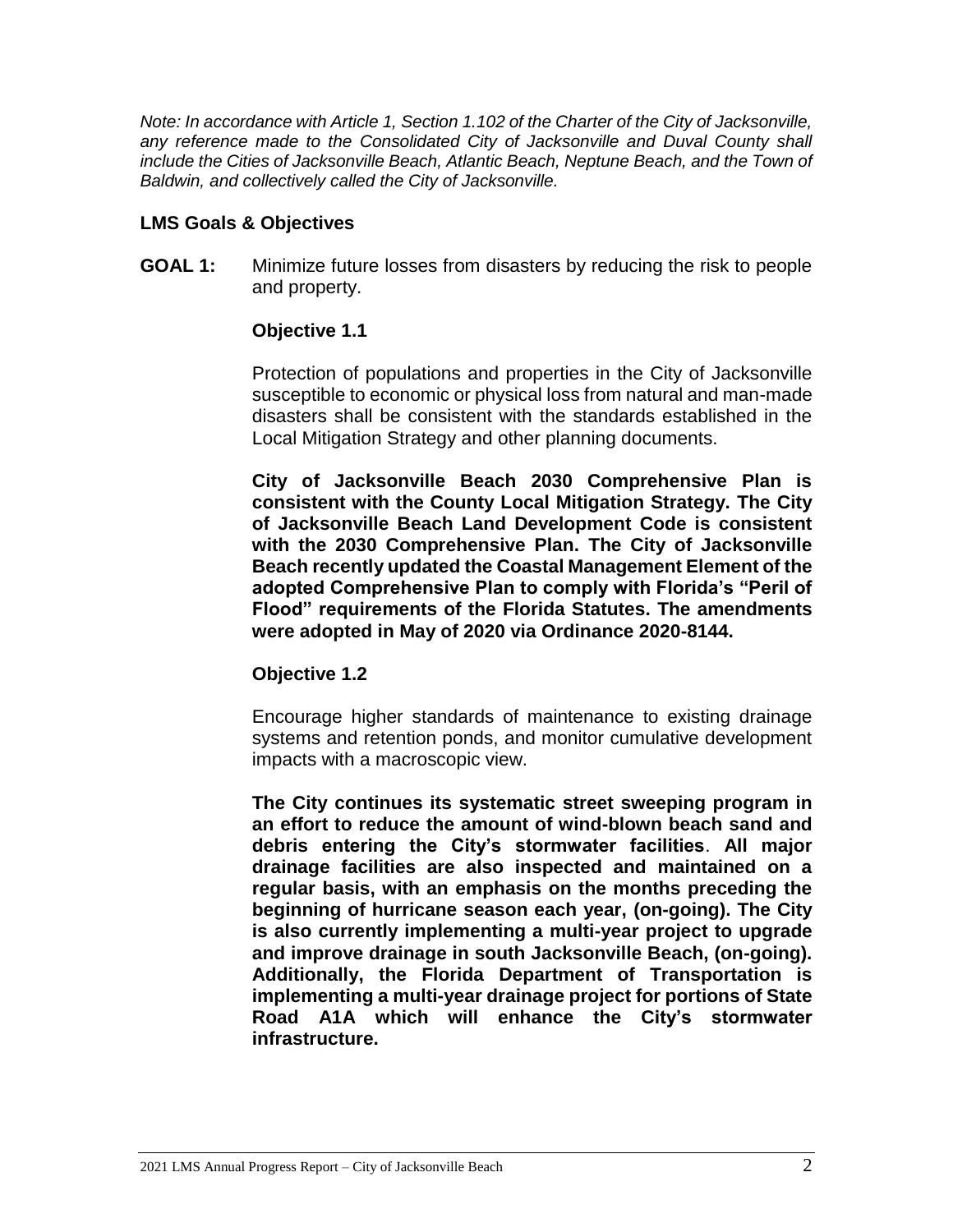# **Objective 1.3**

Work with the National Weather Service to enhance communication and coordination before and during severe weather events.

**Staff participated in two Hurricane activations for Tropical Storm Eta and Tropical Storm Isaias. The City also hosted supervisor level staff hurricane training in May of 2020.**

**GOAL 2:** Emphasize pre- and post-disaster planning to decrease vulnerability of existing and new construction to loss.

# **Objective 2.1**

Identify and prioritize vulnerable properties by using topographic and storm surge maps, traffic analysis and evacuation modeling, economic and environmental impact analysis.

**The 2020 LMS update process included an updated Hazard Identification and Vulnerability Analysis (HIVA). The 2020 LMS indicates that the City of Jacksonville is susceptible to twelve (12) natural hazards and eight (8) man-made hazards. City of Jacksonville Beach staff will continue to attend Duval Prepares LMS Advisory Committee meetings to discuss potential changes to data, analysis, goals, objectives and policies. The HIVA information can be used to prioritize infrastructure improvements.**

# **Objective 2.2**

Review evacuation time estimates taking into consideration the impact of railroad and bridge openings on travel times.

# **Objective 2.3**

Encourage structure retrofit programs to address identified flood, wind, and evacuation vulnerabilities based on income level.

# **Objective 2.4**

Where feasible, purchase land in known vulnerable areas to prevent placing people and infrastructure in harm's way.

**City staff prepared one acquisition and demolition project Hazard Mitigation Grant Program (HMGP) grant application with required documentation, for an interested property owner that approached the City, and provided the grant documentation to the County to apply on behalf of the property owner. The City**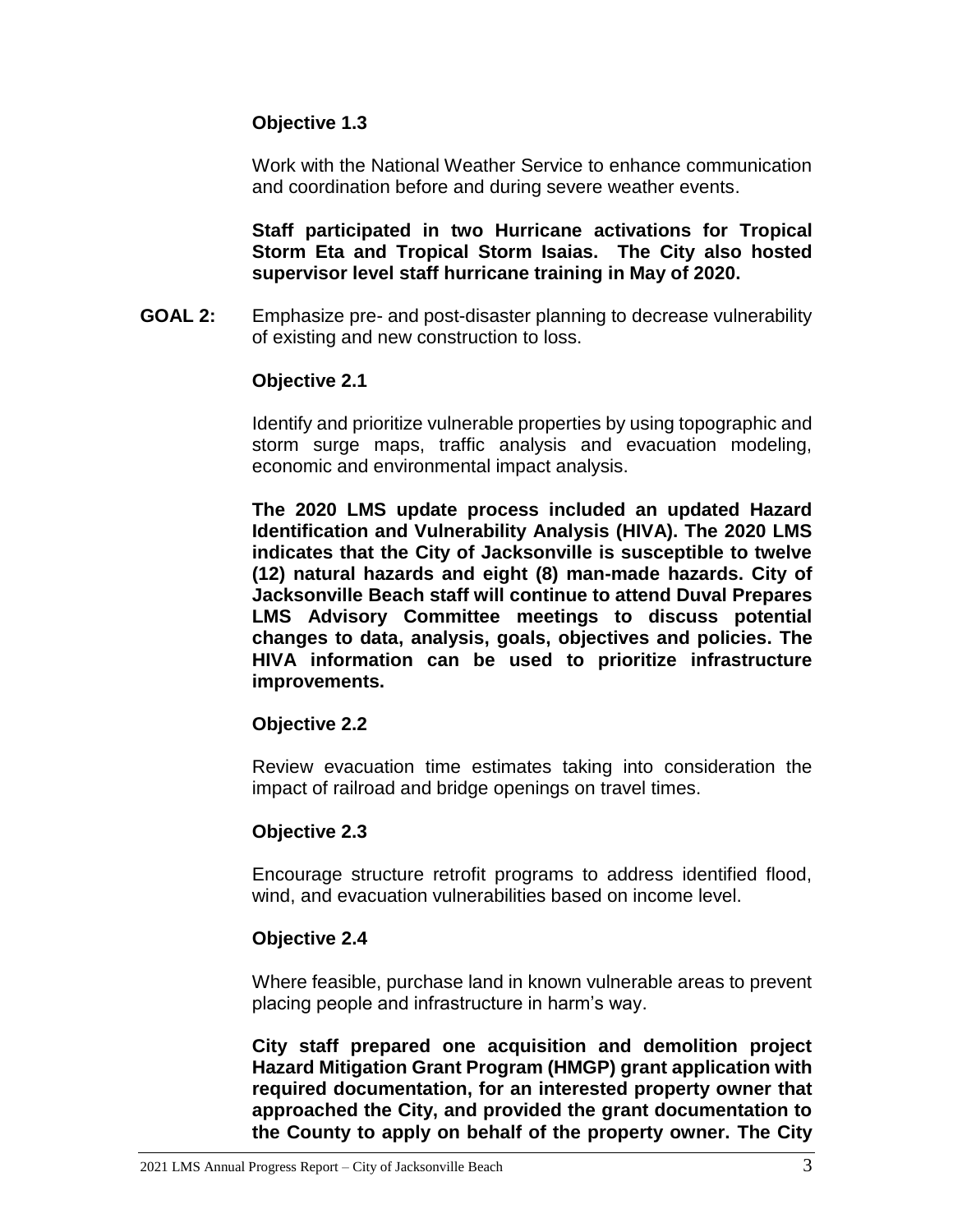**can continue to leverage pre- and post-disaster mitigation grant program funding to acquire property when and where possible.** 

# **Objective 2.5**

Identify post-storm redevelopment options in vulnerable coastal areas, taking into consideration short and long-term environmental, economic and structural issues.

**The City of Jacksonville Beach recently updated the Coastal Management Element of the adopted Comprehensive Plan to comply with Florida's "Peril of Flood" requirements of the Florida Statutes. City staff participated also in the creation of the Post Disaster Redevelopment Plan led by Duval County and in partnership with various collaborating agencies.** 

# **Objective 2.6**

Identify vulnerable existing public and private critical facilities and encourage pre-disaster retrofit.

**GOAL 3:** Prevent flood-related repetitive losses from natural disasters through regulation and education*.*

# **Objective 3.1**

Develop and support public and private projects and programs to retrofit, relocate or acquire properties susceptible to repetitive flooding.

**The City, through its annual outreach efforts to repetitive loss property owners and properties in repetitive flood loss areas, provides information related to flood protection and structure alteration or retrofitting, (on-going).**

# **Objective 3.2**

Require systematic maintenance programs for stormwater management systems.

**The City carries out systematic maintenance of its entire public stormwater management system, with emphasis on major drainage way inspection and clearance prior to the start of hurricane season each year, (on-going).**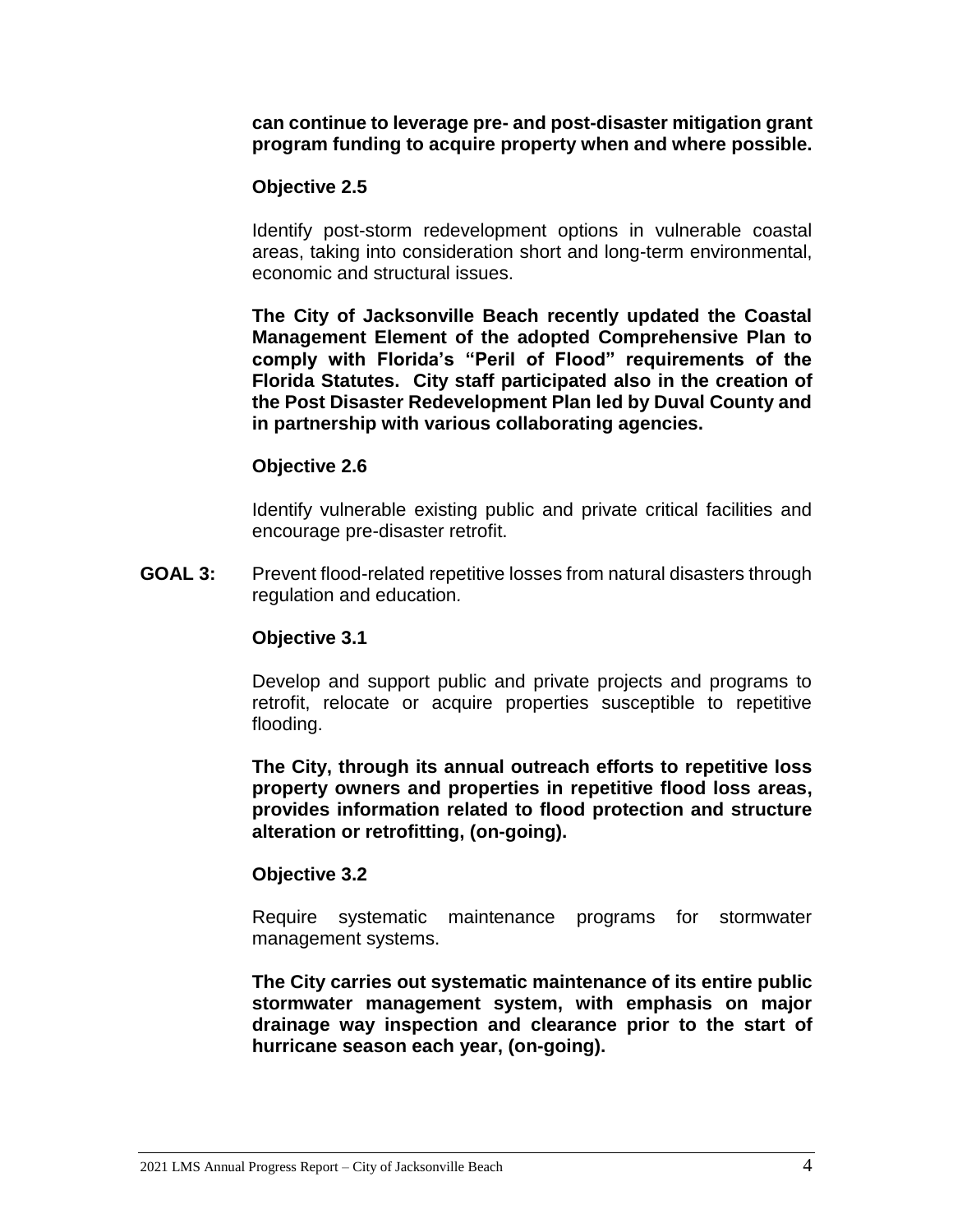# **Objective 3.3**

Encourage non-residential or low-density residential development in flood zones consistent with municipal plans and policies that guide development.

**Undeveloped areas within the Pablo Creek floodplain are zoned**  *Residential, single family: RS-1***, the City's lowest intensity zoning category. There have been no zoning or land use changes to properties within this floodplain within this annual reporting period that would increase density.**

**GOAL 4:** Strengthen and utilize comprehensive planning, regional and local area plans, zoning codes, development standards and incentives to protect vulnerable properties and vulnerable areas, and support development in less vulnerable areas.

# **Objective 4.1**

Monitor floodplain regulations and enforcement to assess effectiveness.

**Staff updated the City's floodplain management regulations on April 16, 2018, via Ordinance No. 2018-8107. The update was intended to correct internal cross references and update information to maintain consistency with the most recent Florida Building Code requirements.**

# **Objective 4.2**

Develop and support economic incentive programs for both public and private sectors promoting benefits of structural retrofitting.

# **Objective 4.3**

Discourage variances and exceptions in flood hazard areas as identified by Flood Insurance Rate Maps, storm surge and historical flooding.

**Jacksonville Beach Land Development Code (LDC) Sec. 34-467, containing specific standards for variances requested in Flood Hazard Areas, has recently been updated. Variances or exceptions are not considered as policy.**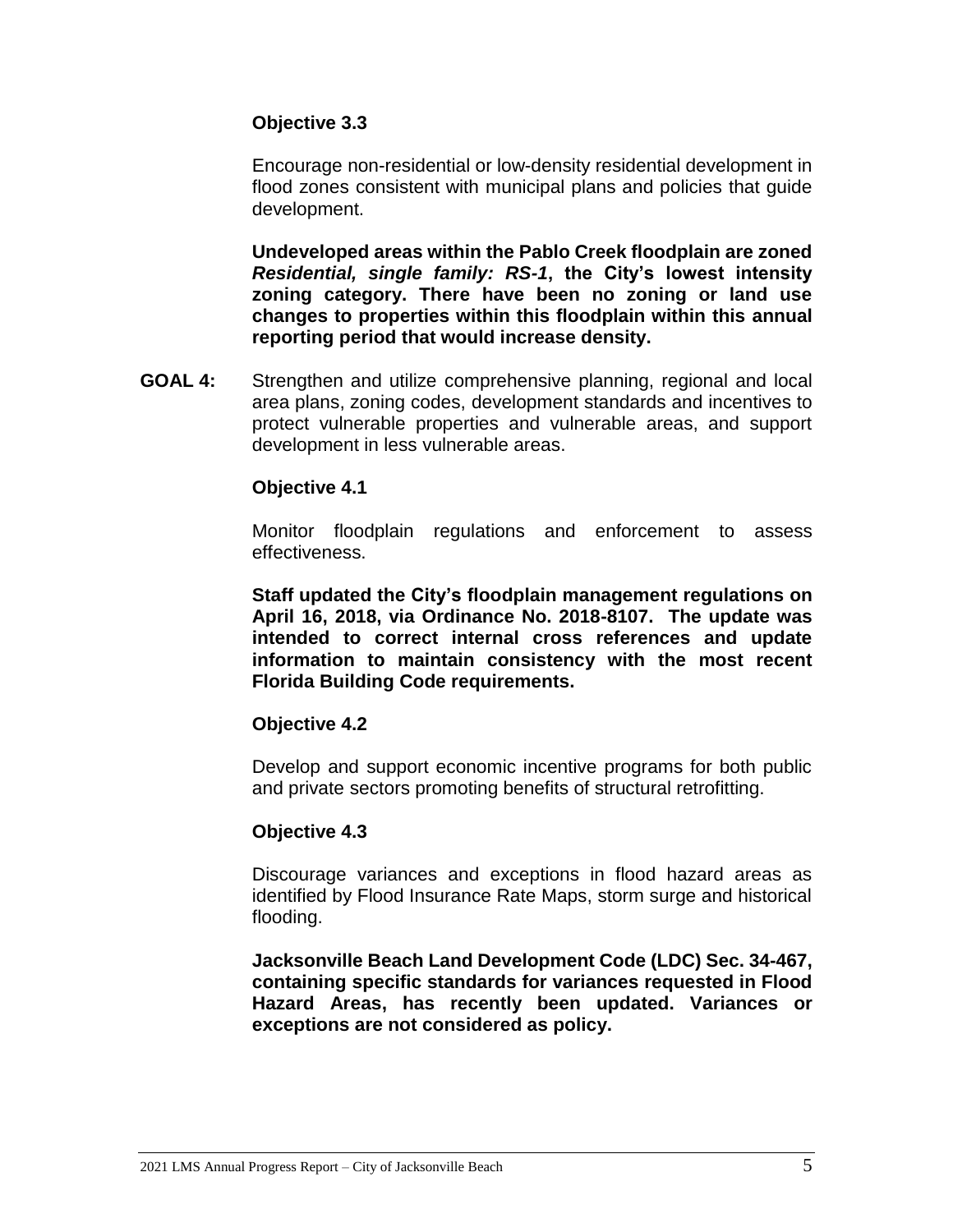# **Objective 4.4**

Promote the Florida Building Code standards requiring new developments and construction to meet applicable wind load standards for proximity to coast.

# **Construction in the city is regulated by the most recent Florida Building Code, (on-going).**

# **Objective 4.5**

Promote regulations for new structures in 100-year flood areas to be elevated in conformance with or exceeding current Florida Building Code.

**Jacksonville Beach Land Development Code Sec. 34-467 contains this requirement, and it is enforced by the Building Inspection Division (on-going).**

# **Objective 4.6**

Encourage locations of critical facilities (schools, hospitals, etc.) to be away from the proximity of identified hazardous materials facilities and areas prone to flooding.

# **Objective 4.7**

Enact development standards in wildland urban interface areas, such as setbacks, forest maintenance, access of response vehicles and construction materials.

# **Objective 4.8**

Strengthen existing land use regulations and policies through enhancement of review procedures, and enforcement.

# **Objective 4.9**

Review and consider policies to assure more permeable area in development, by limiting construction of paved surfaces and decreasing run-off.

**The City strictly enforces the maximum lot coverage standards of the Jacksonville Beach Land Development Code for all permitted redevelopment and new development activity and encourages the use of pervious materials, (on-going).**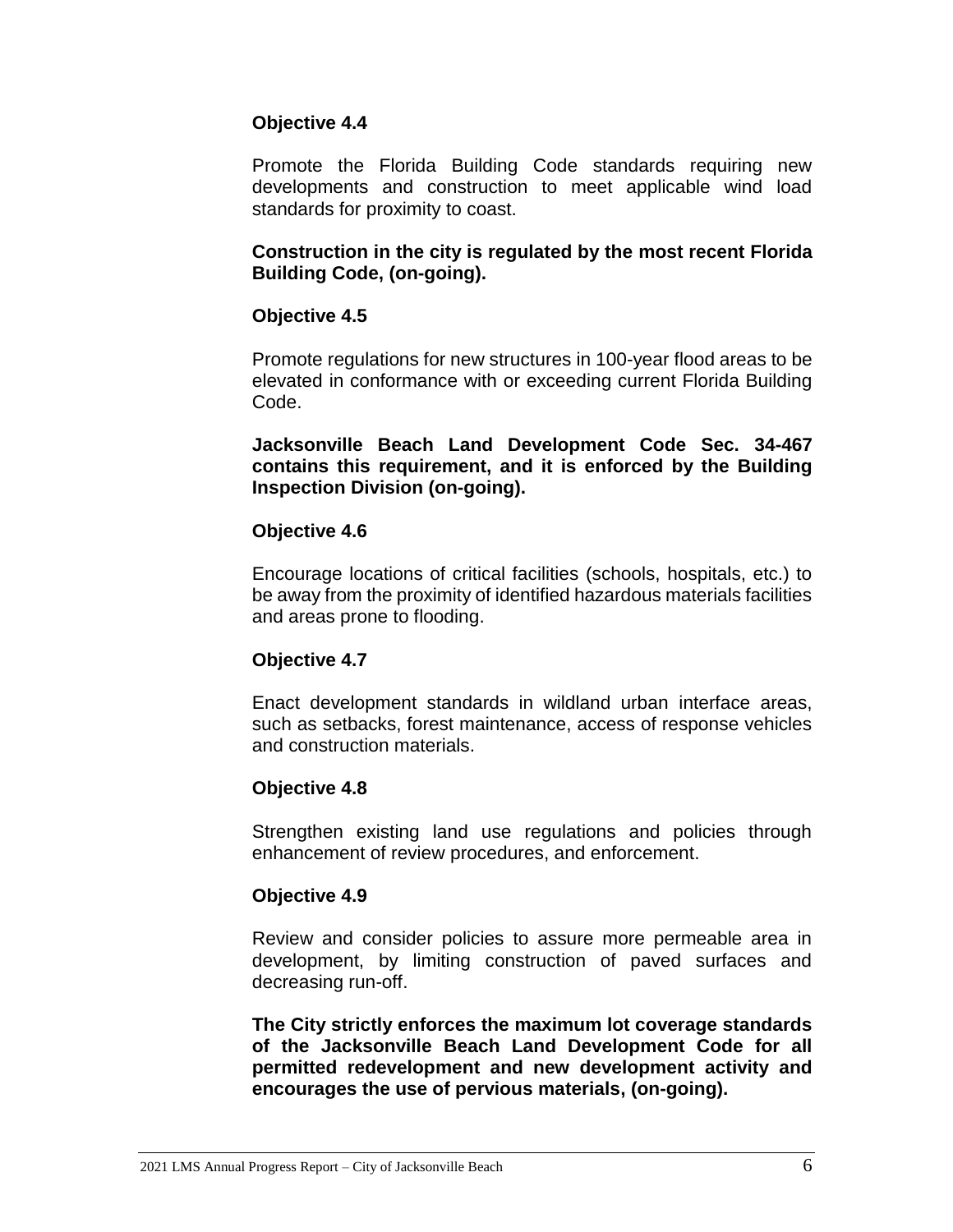# **Objective 4.10**

Promote and support incentives to encourage higher standards of protection to structures and facilities from hazards.

#### **Objective 4.11**

Identify and implement a system to rebuild and protect the dunes system, with crossovers, restoration and revalidation.

**A Beach Survey was completed by the US Army Corps of Engineers (USACE) for the Duval County Beach Renourishment project that took place in 2016. Hurricane Matthew in 2016 caused damage to the dunes and a dune renourishment project took place in 2017, prior to any impacts of Hurricane Irma. A project to replace and elevate several existing dune walkover structures, including three ADA accessible walkover structure, is still in progress. The dunes were revegetated following the rebuilding project.**

**GOAL 5:** Strive to protect the public and private sector by reducing their economic vulnerability and increasing their recovery capabilities**.**

#### **Objective 5.1**

Encourage disaster planning training through collaborative programs with appropriate government agencies and the private sector.

**Planning Division staff and the City's Fire Marshal represent the City on the Duval County LMS Advisory Committee, as well as on its Risk Assessment Subcommittee and participates annually in the maintenance of the LMS, and its five year cycle update. Staff participated in the review and update of applicable portions of the 2015 LMS for inclusion in the 2020 LMS, which was adopted by City Council in 2021. Additionally, Staff participated in two Hurricane activations for Tropical Storm Eta and Tropical Storm Isaias. The City also hosted supervisor level staff hurricane training in May of 2020.**

# **Objective 5.2**

Analyze the factors involved in small business decision making regarding preparing for disasters and integrating hazard mitigation into their management practices.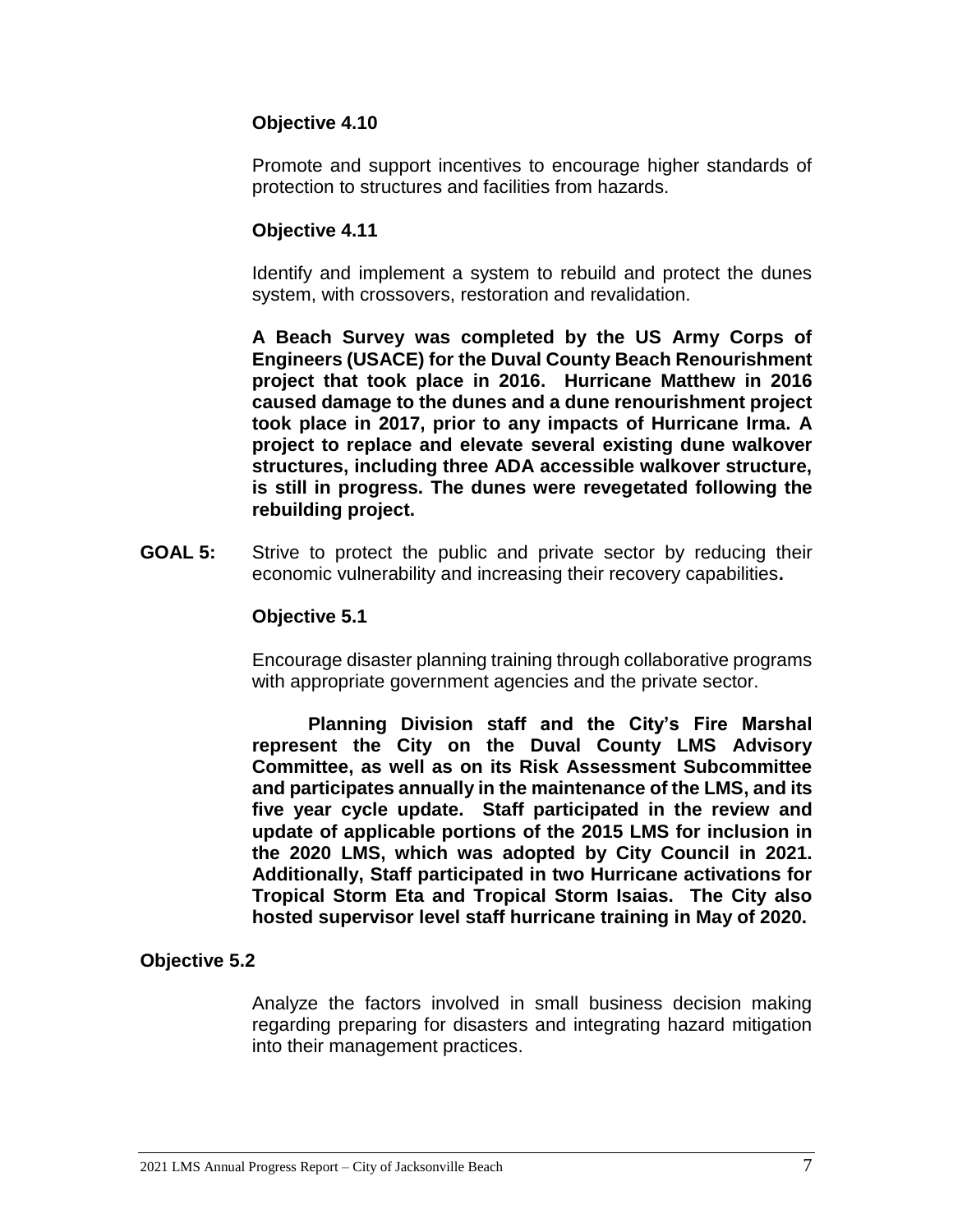# **Objective 5.3**

Promote mitigation guidelines for businesses to raise awareness about local hazards, assist in vulnerability assessment, aid in the identification of financial and technical assistance available, and facilitate hazard mitigation implementation to include continuity of operations.

**GOAL 6**: Hazard Mitigation should promote personal awareness and responsibility, with an emphasis on education and training for property owners, families and individuals, which should be communicated to the public in a simple, easy to understand format

> **The City and local media provide detailed hurricane and flood preparation information each year to property owners, utility customers, businesses and subscribers prior to the start of hurricane season. (on-going). The City has made available a Flood Information Flyer published on the City's website and made available at City Hall. The City also makes available the County's Annual "Hurricane Preparedness Guide" at City Hall and other public buildings.**

#### **Objective 6.1**

Promote disaster preparedness education and awareness programs, targeting specific benefits to homeowners, families and individuals.

**The City of Jacksonville Beach helps distribute the County's Hurricane Preparedness Guide annually by providing copies that are made available at City Hall, other public buildings, and the Beaches Branch of the Public Library. The County Preparedness Guide for 2020-2021 is posted on the County's website.** 

# **Objective 6.2**

Promote disaster preparedness education and awareness programs, targeting specific benefits to public and private sector.

# **Objective 6.3**

Encourage public information programs for hazard mitigation, emphasizing its direct benefits to citizens, including public officials and private businesses.